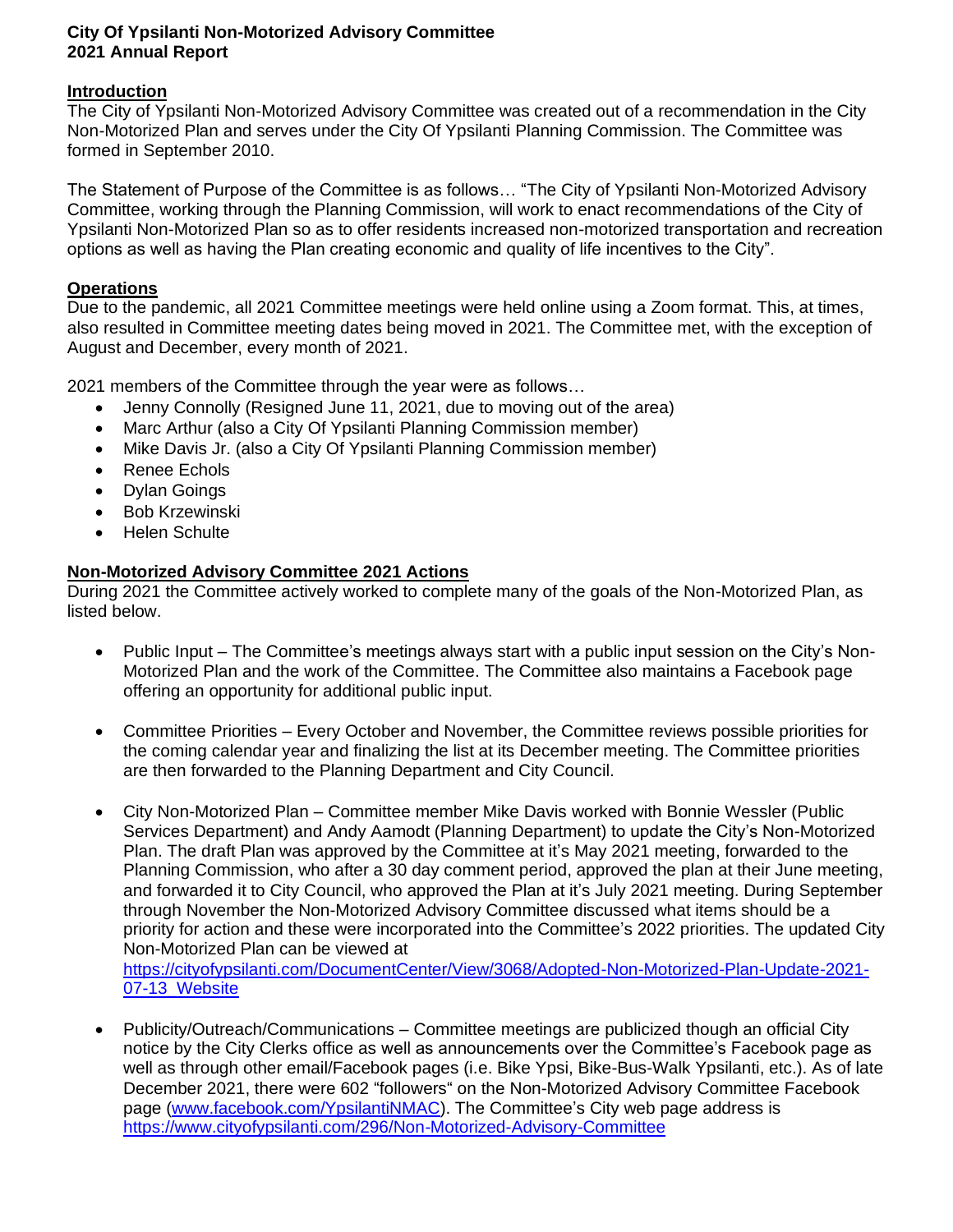In early August (8/7/2021), the Committee had an information table at the EMU Bike Rodeo at the Convocation Center. Next, the Committee had an information table at the annual Parkridge Festival (8/28/2021) where safe bicycling and walking information was distributed. While the annual downtown Halloween Festival was cancelled due to the pandemic, items meant for distribution (lighted wristbands courtesy of the Ann Arbor Area Transportation Authority, safe trick-or-treating handouts) were distributed to the public in October courtesy of the downtown Ypsilanti District Library. The Committee also continues to work with the County-wide advocacy group, the Washtenaw Bicycling and Walking Coalition [\(www.wbwc.org\)](http://www.wbwc.org/) with Committee members Davis and Krzewinski taking part in a meeting June 15th called by the WBWC to seek bicycle improvements between Ann Arbor and Ypsilanti using West Cross Street and Packard Road.

Related to Committee communications, the Committee started publishing a quarterly Non-Motorized Advisory Committee newsletter with Spring 2021 and Summer 2021 editions. In addition, the Committee has had items published or highlighted in the City monthly Newsletter.

- City Meetings Members of the Committee met, or had telephone conversations, with Planning Department staff prior to most Committee meetings for input and updates. Also, Committee members attended numerous City Council and Planning Commission meetings throughout 2021 to support non-motorized projects. City Council member (and Ypsi Bike Co-Op volunteer). Steve Wilcoxen, continued to serve as a City Council member liaison to the Committee.
- Snow Removal In the winter months the Committee mounted a campaign to educate area residents, thorough social media, and its Facebook page, about the need to shovel sidewalks as required by City ordinance and how to report problems using ClickFix – Ypsi Connect. The Committee timed media actions to that of just prior to major snowfalls with information sent to all City neighborhood groups on Facebook and NextDoor.
- Sidewalk curb cut inventory & improvements During 2021, the Committee continued work on a priority list for curb cuts with a list assembled from input from the disabled community, Committee member input, public input through social media and also site visits. The priority list was forwarded by June 1<sup>st</sup> to the Public Services Department, as well as the Planning Commission and City Council.
- Bike Friendly Community & Walk Friendly Community status The City officially became a League of American Cyclists "Bike Friendly Community "at the Bronze level in late 2017 with the award being for a four-year period. The Committee worked in 2021 to apply for a renewal of its Bike Friendly Community award, and learned in early December that the City of Ypsilanti was again awarded a "Bronze" level Bike Friendly Community status [https://bikeleague.org/sites/default/files/bfareportcards/BFC\\_Fall\\_2021\\_ReportCard\\_Ypsilanti\\_MI.pd](https://bikeleague.org/sites/default/files/bfareportcards/BFC_Fall_2021_ReportCard_Ypsilanti_MI.pdf) [f](https://bikeleague.org/sites/default/files/bfareportcards/BFC_Fall_2021_ReportCard_Ypsilanti_MI.pdf) . The Committee also submitted a Walk Friendly Community application in December 2021 and expects to learn the results in April 2022.
- Bike Friendly Business program The Committee, with the support of the Downtown Association of Ypsilanti, continued to sign up participants for a local Bike Friendly Business (BFB) program as a way to promote active and healthy lifestyles for employees and customers in the Ypsilanti area. The campaign will honor corporations, organizations, associations, government agencies or non-profit groups located in Ypsilanti that actively promotes bicycling for transportation, recreation, exercise, and sport. Business participants receive a BFB window sticker and are listed on the Bike-Bus-Walk Ypsi [\(www.bbwypsi.org\)](http://www.bbwypsi.org/) web site.
- Bike Lanes Committee members did a spring 2021 inspection of all existing bike lanes within the City and forwarded their findings to the City Public Services Department.
- The Committee continues to promote, through social media to neighborhood groups, the City's "Speeding Concerns" web page - <https://cityofypsilanti.com/699/Speeding-Concerns> - that gives the process for citizen petitioning to have traffic calming (such as signage, pavement markings, speed bumps) on a specific street section.